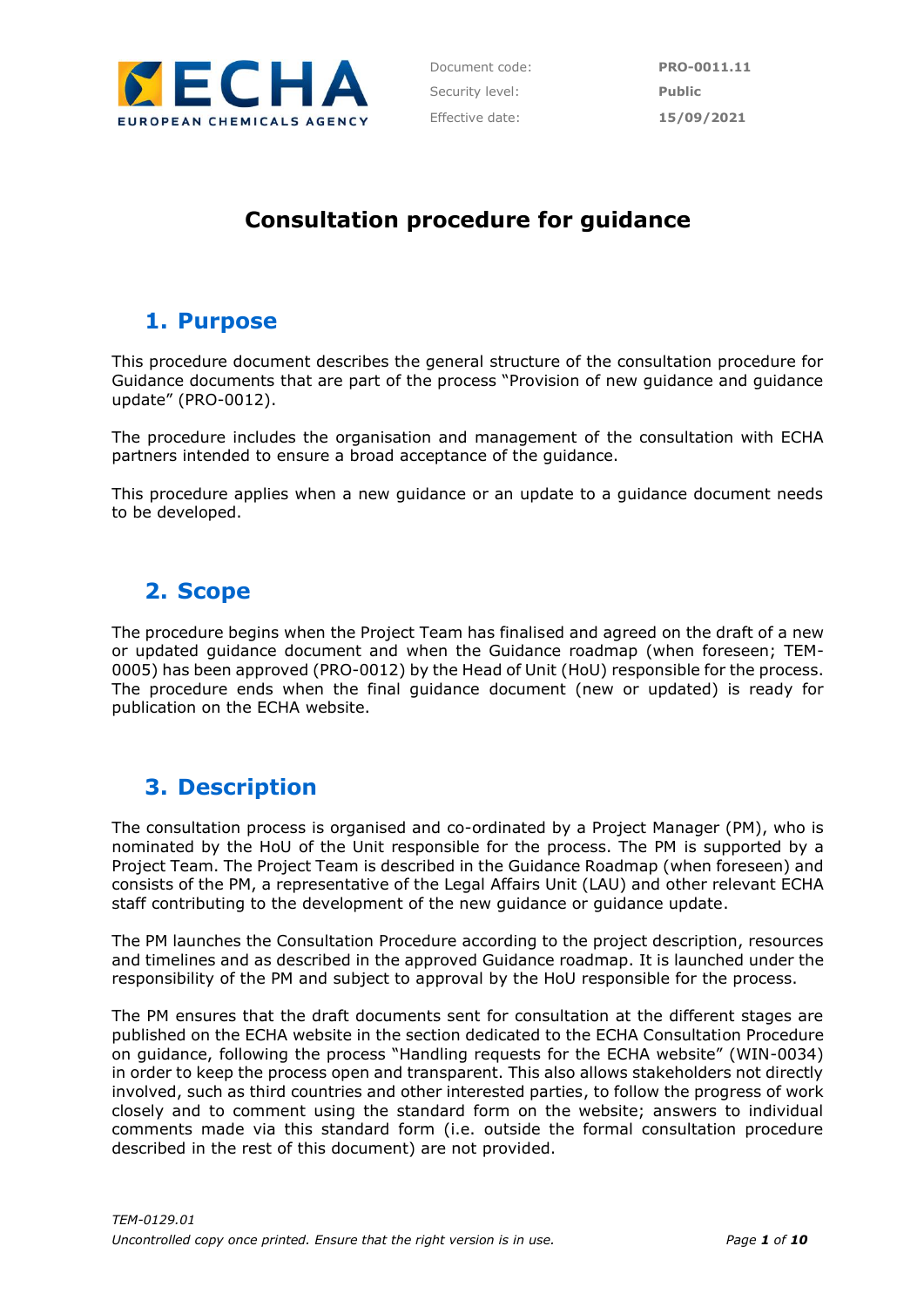

The HoU decides whether:

- to skip the consultation of a certain body for justified reasons;
- to choose consulting the bodies in parallel or consecutively.

The necessary steps of the Guidance Consultation Procedure will be selected, depending on the needs for the provision of new guidance or the guidance update. The rationale behind the choices will be documented in the Guidance roadmap. The relevant Competent Authorities and the European Commission always need to be consulted.

If the HoU decides not to consult the PEG (Partner Expert Group) and/or the Committees/Forum, he/she needs to ensure that all of the following criteria are met:

- The process for the provision of new guidance or the guidance update is transparent e.g. via a new alert or an information note on the ECHA website in the section dedicated to the ECHA Consultation Procedure on guidance.
- The aim of achieving a common understanding among stakeholders of the subject matter and striving for consensus on the provision of new guidance or the guidance update is not jeopardised.
- Stakeholders that have an interest/role with regard to the tasks that are addressed by the new guidance or the guidance update - are consulted either via:
	- o Representation in another body that will be consulted (e.g. skipping the consultation of the PEG by ensuring that they are sufficiently represented at the later stages); or
	- $\circ$  Consultation of an equivalent body that represents relevant stakeholders (e.g. consultation of one of ECHA's expert groups fulfilling the role of the PEG).

When deciding on whether to consult the different bodies in parallel or consecutively, elements such as whether it concerns a completely new guidance or whether the guidance addresses a complicated topic that has not been addressed before need to be considered as this may impact on the efficiency of the process. However, this is a case-by-case decision. It is usual to follow the steps in sequence especially if there is consultation with the PEG and the Committees/Forum.

### **Step 1: Consultation of the Partner Expert Group (PEG)**

In case of an update for which it has been decided that a PEG consultation is not needed, this step is not performed. In such cases the procedure either starts at step 2 or (in case also consultation of ECHA committees/Forum is not foreseen) at step 3.

Annex 1 provides some elements that need to be considered when deciding on the involvement in the consultation of the PEG. According to what has been approved in the Guidance roadmap, the consultation of the PEG can proceed.

The PM invites Accredited Stakeholder Organisations (ASOs) and institutional interested parties to nominate experts and, if relevant, invites individual experts to participate in the PEG. Experts whose nomination or confirmation of individual willingness to participate is received by the specified deadline (circa 3 weeks from the invitation) are included in the consultation of the PEG.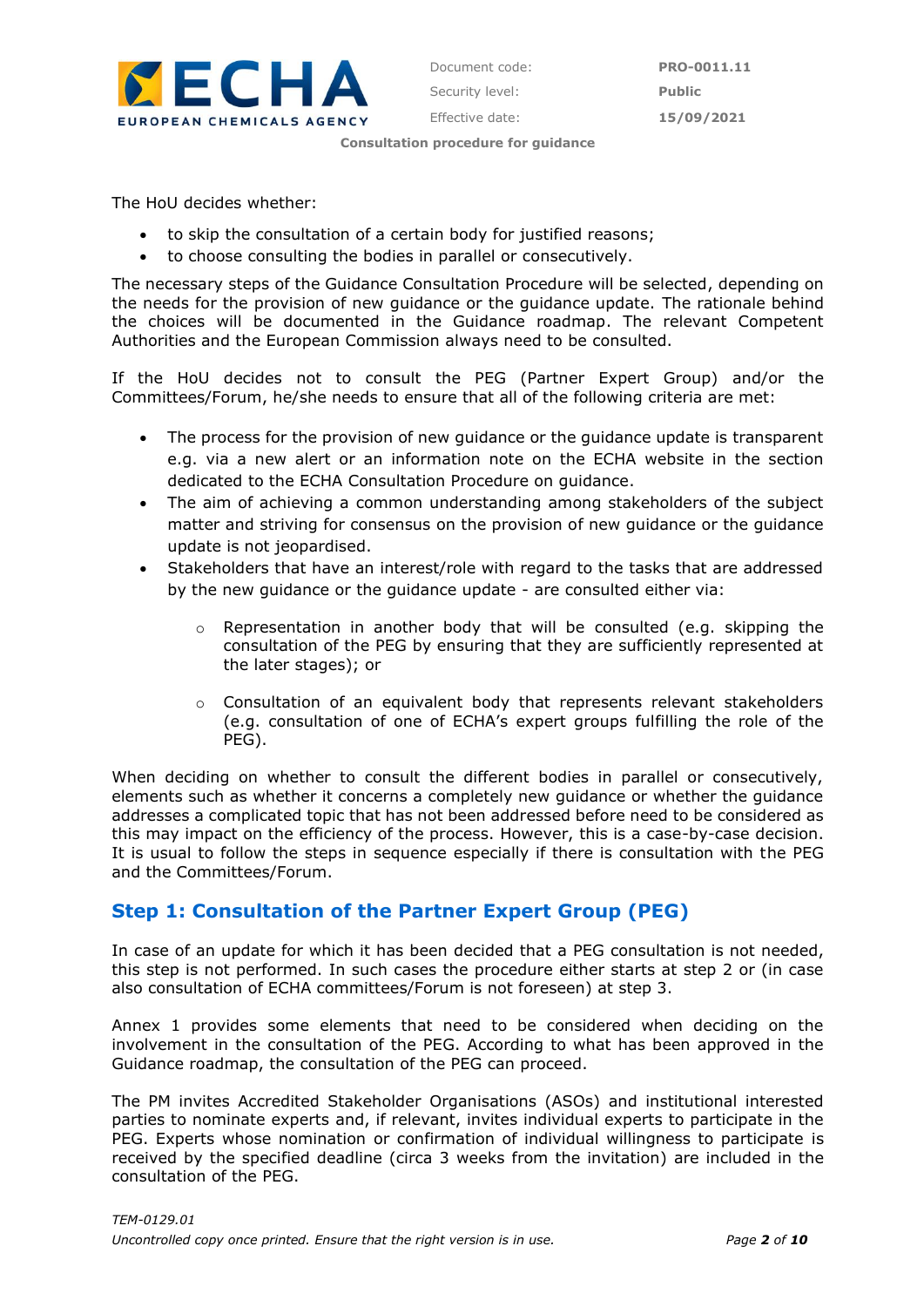

The PEG and its respective mandate are established by sending the confirmation of nomination to each expert by email. The PM, at the same time, informs the PEG members about the Consultation procedure, the timeline and the indicative date of the PEG meeting (if foreseen). The main task of the PEG is to comment and strive for consensus on the draft proposed by the Project Team, with a view to ensure that it should be acceptable to all interested parties. The outcome of the consultation of the PEG serves as the basis for next draft version of the guidance text for further consultation steps.

When the draft guidance update or new guidance is internally agreed, the PM sends it to the members of the PEG together with a cover note and a blank template for comments. The PEG is invited to submit comments on the guidance document within a specified timeframe of a minimum of four weeks.

The PM with the support of the Communications Unit, ensures that the draft guidance document (that has been sent to the PEG) and the composition of the PEG, are published on the ECHA website (in the section dedicated to the ECHA Consultation Procedure on guidance).

After the deadline for comments has expired, the PM, with the support of the Project Team analyses the comments received. The PM drafts the agenda for the PEG meeting from this analysis.

In exceptional cases when a physical PEG meeting is not planned, the following activities are not performed and the process continues from outcome A or B (below).

The PEG meeting can be a physical meeting taking usually place at ECHA or can be in the format of a WebEx. If it is not a meeting at ECHA and for any unforeseen situation arises or for logistic considerations, the venue of the meeting may be changed or the event may be organised via a remote connection. The meeting is chaired by a representative of the ECHA Secretariat and the ECHA Secretariat (or an appointed ECHA contractor) is/are also responsible for taking the minutes.

The draft minutes are prepared and sent to the PEG members after the meeting. However the revisions to the draft guidance document take priority in order to comply with the timetable for the next consultation step. PEG members are given an appropriate time to provide comments (minimum 5 working days) and clarifications before finalising the minutes.

From the meeting, one of two outcomes may occur:

#### **Outcome A: Consensus achieved**

The PM, in collaboration with the Project Team, assesses the comments received from the consultation round, including the discussions at the PEG meeting and decides on their relevance and implementation. The PM in collaboration with the Project Team, where necessary, prepares a consolidated text, seeking further advice from the PEG members if necessary. A brief response to all the comments is provided to the PEG members through a summary spreadsheet either indicating that the comment was accepted or specifying the reasons why comments are not implemented or are implemented in part through alternative changes. The PM also sends the revised draft guidance document and consolidated comments with responses to the PEG members to verify the correct understanding of the input received, giving the PEG members approximately 10 working days to indicate if their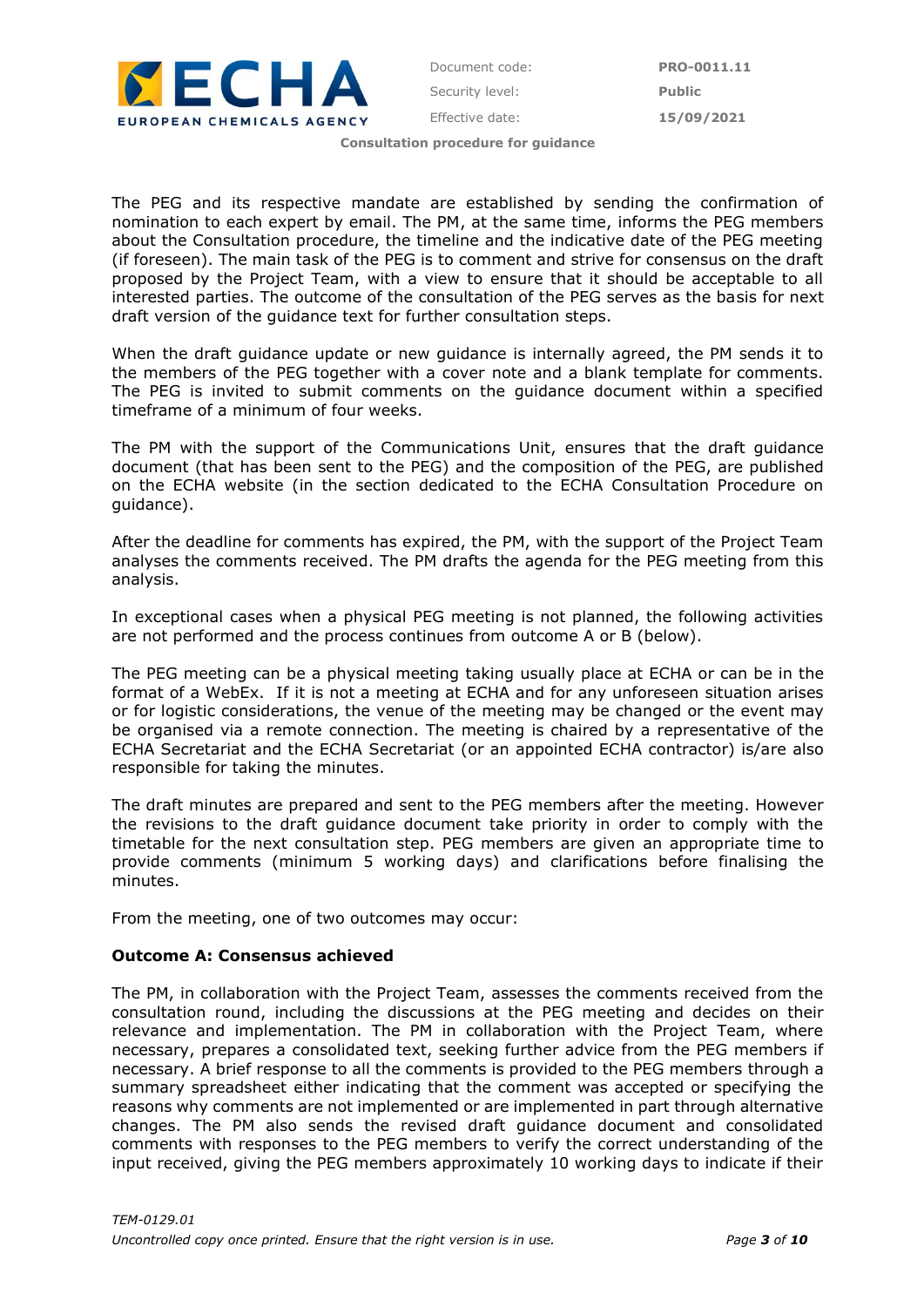

own comments have been misunderstood. No new (i.e not previously raised) comments from PEG members are expected to be submitted to ECHA at this point. The draft guidance document can be further modified by the PM, taking into consideration written communications received from PEG members that one or more comments have been misinterpreted or overlooked. In this case, the consolidated comments with responses as well as the draft text, if appropriate, are revised accordingly by the PM.

The final version of the consolidated draft guidance document and summary of the comments received from the PEG with the Project Team's reply are reviewed by the LAU representative. It is good practice to consult the LAU representative during the implementation of the comments, for efficiency reasons so that this step is only a formality.

#### **Outcome B: Consensus is not achieved**

If consensus on one or more main issues is not achieved during the meeting, the majority position of the PEG is taken. If there is no clear majority or in exceptional cases, such as a large number of difficult, contentious or unforeseen issues, the PM in consultation with the responsible HoU may decide that a second PEG consultation round and possibly a (second) PEG meeting needs to be organised. This is a case-by-case decision. The PM (in consultation with the HoU) establishes new timelines for this second round and informs the PEG via email that a second consultation is foreseen and of the timelines for it.

### **Step 2: Consultation of the experts from the ECHA Committees and/or the Forum**

In case of an update for which a consultation of the ECHA Committees and/or Forum is not foreseen, this step is not applied. In this case the procedure continues or (in case step 1 did not apply) starts at step 3.

Annex 2 provides some elements that need to be considered when deciding on the involvement in the consultation of the ECHA Committees and/or the Forum. The PM launches the consultation with the relevant bodies. The consultation takes place via a written procedure with the PM sending the consolidated draft guidance document together with a blank template for comments and the consolidated summary of PEG comments directly to the members of the Committees, and/or the Forum through the Forum Secretariat with a request to provide comments within a deadline of approximately four weeks.

The PM, with the support of the Communications Unit, ensures that the consolidated draft guidance document sent to the Committees/Forum and the consolidated summary of PEG comments with ECHA responses to PEG comments, are published on the ECHA website (in the section dedicated to the ECHA Consultation Procedure on guidance).

The PM, in collaboration with the Project Team, assesses the comments received from the consultation round and decides on their relevance and implementation. The PM then prepares a consolidated text, seeking advice from the Project Team whenever necessary.

A summary of the responses to all the comments is provided to the Committees and/or the Forum members by way of the consolidated document indicating either that the comments were implemented or the reasons why ECHA disagrees with a proposed change where comments are not implemented. The PM sends the revised guidance document and consolidated comments with responses to the Committee members and/or the Forum members (through the Forum Secretariat) to inform about the implementation of the input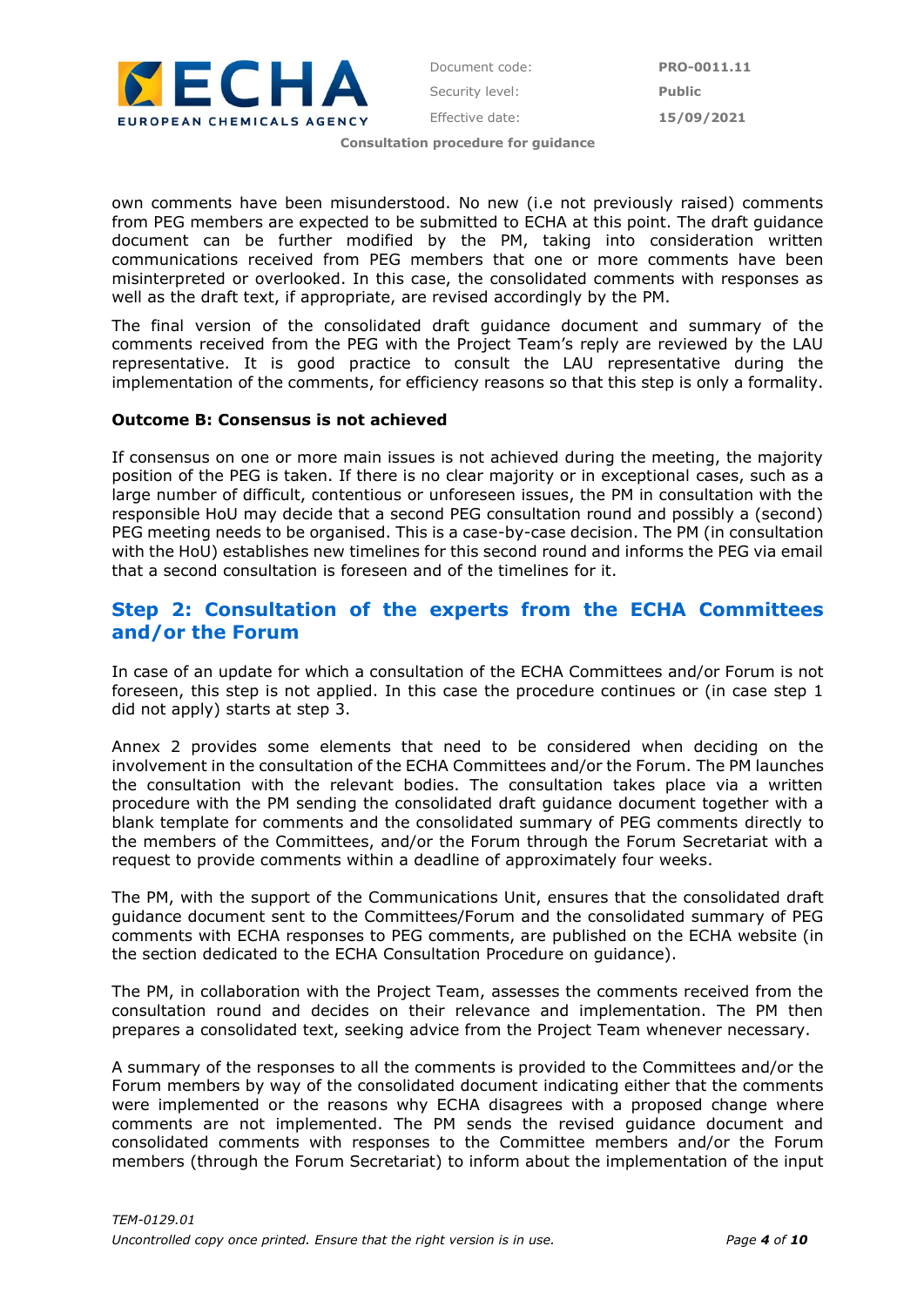

received giving them approximately 10 working days to indicate if their own comments have been misunderstood. No new (i.e. not previously raised) comments from Committees/Forum members are expected to be submitted to ECHA at this point. The PM may further modify the draft guidance document to take into consideration written communications from Committees and/or the Forum members informing that one or more comments have been misinterpreted or overlooked. The consolidated comments with responses (and if appropriate the draft guidance document) are revised accordingly by the PM.

The final version of the further consolidated draft guidance document and the summary of the comments received from the Committees and/or Forum with the replies elaborated by the Project Team are reviewed by the LAU representative. It is good practice to consult the LAU representative during the implementation of the comments, for efficiency reasons so that this step is only a formality.

### **Step 3: Consultation of the European Commission and the Competent Authorities / Designated National Authorities**

The consultation with the European Commission and the Competent Authorities (CAs) / Designated National Authorities (DNAs) constitutes the final step of every consultation procedure. It ensures that any new guidance, or updated guidance, will find as wide support as possible with harmonised implementation by all the authorities.

The PM launches the consultation via a written procedure by submitting a request to the Commission services to upload the final version of the consolidated draft guidance, a cover invitation letter, and a consolidated summary of PEG and Committee/Forum comments (if applicable) with the Project Team's replies to those comments, in CIRCABC or equivalent platform. The consultation is carried out according to the "silence gives consent" principle: parties that do not provide any comments by the deadline (approximately 4 weeks) will be deemed to have agreed with the proposed draft text.

The PM, with the support of the Communications Unit, ensures that the final version of the consolidated draft guidance is sent to the CAs/DNAs and that the consolidated summary of the Committee/Forum comments with ECHA responses to the comments, are published on the ECHA website (in the section dedicated to the ECHA Consultation Procedure on guidance).

From this consultation, one of two situations may occur:

#### **Outcome A: The written consultation is conclusive**

The PM, in collaboration with the Project Team, implements relevant comments and prepares a final version of the draft guidance document based on the outcome of the consultation.

A summary of the ECHA responses to all the comments is provided to the CAs/DNAs either indicating that they have been implemented or specifying the reasons why the proposed changes have not been made. The PM sends the request to Commission services to upload in CIRCABC or otherwise communicates via an agreed mechanism the final version of the guidance document as well as the consolidated comments received from the CAs/DNAs, giving them approximately 10 working days to check that their own comments have not been misinterpreted. No new (i.e. not previously raised) comments from CAs/DNAs are expected to be submitted to ECHA at this point.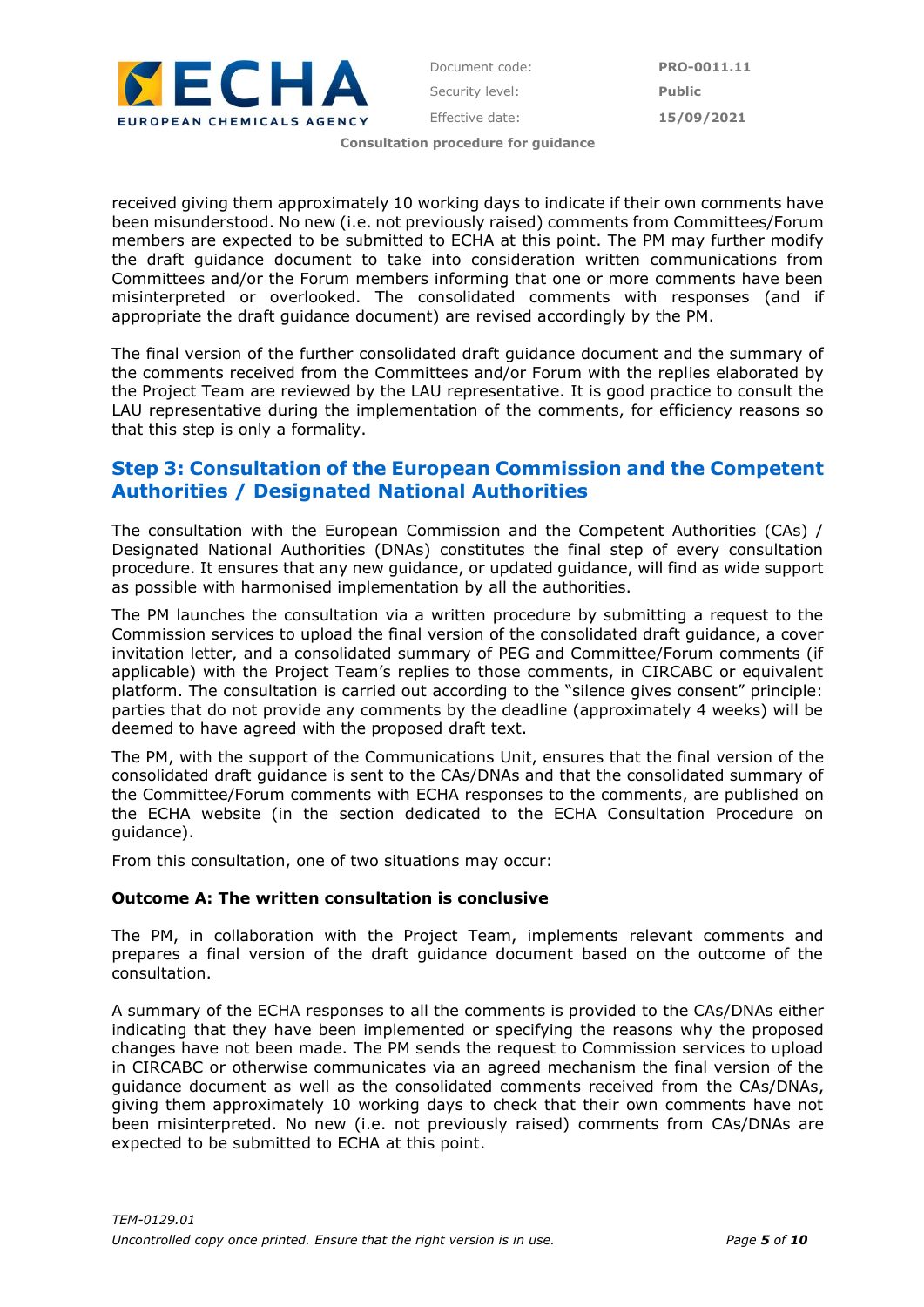

The PM may further modify the draft guidance document to take into consideration written communications from CAs/DNAs or the Commission informing that one or more comments have been misinterpreted or overlooked. The consolidated comments with responses are aligned with the modified draft by the PM before publication and upload of the comments to the website.

#### **Outcome B: A consensus cannot be achieved through a written procedure**

The controversial issues are discussed at the first possible meeting of the CAs/DNAs. The PM coordinates the process, requesting to add a discussion point on those issues to the agenda of the meeting.

**Option 1:** If the consultation at the meeting is conclusive, the PM implements relevant comments and prepares a final version of the draft guidance document based on the outcome of the consultation.

**Option 2:** If a consensus at the meeting cannot be achieved, the majority and minority opinions and their justifications are recorded in the meeting minutes, which are made public. The PM in collaboration with the Project Team prepares a note to be signed by the ED to make the reader of the guidance specifically aware of a lack of consensus and provide a cross-reference to the meeting minutes. This note is made as the new first page of the PDF-file containing the guidance.

The PM prepares a final version of the guidance document for publication on the ECHA website. In the case of option 2, the ED (on a case by case decision) has informed the Management Board (MB).

A summary of the ECHA responses to all the comments is provided to the CAs/DNAs either indicating that they have been implemented or specifying the reasons why the proposed changes have not been made. The PM sends the request to Commission services to upload in CIRCABC or otherwise communicates via an agreed mechanism the final version of the guidance document as well as the consolidated comments received from the CAs/DNAs, with the aim to inform them about the implementation of the input received before and during the meeting.

### **Step 4: Finalisation of the consultation procedure**

After review of the content by LAU and approval by the ECHA management, the final version of the guidance document and the consolidated comments received from the CAs/DNAs with ECHA responses to them are published on the ECHA website (this corresponds to step 3.6 of PRO-0012).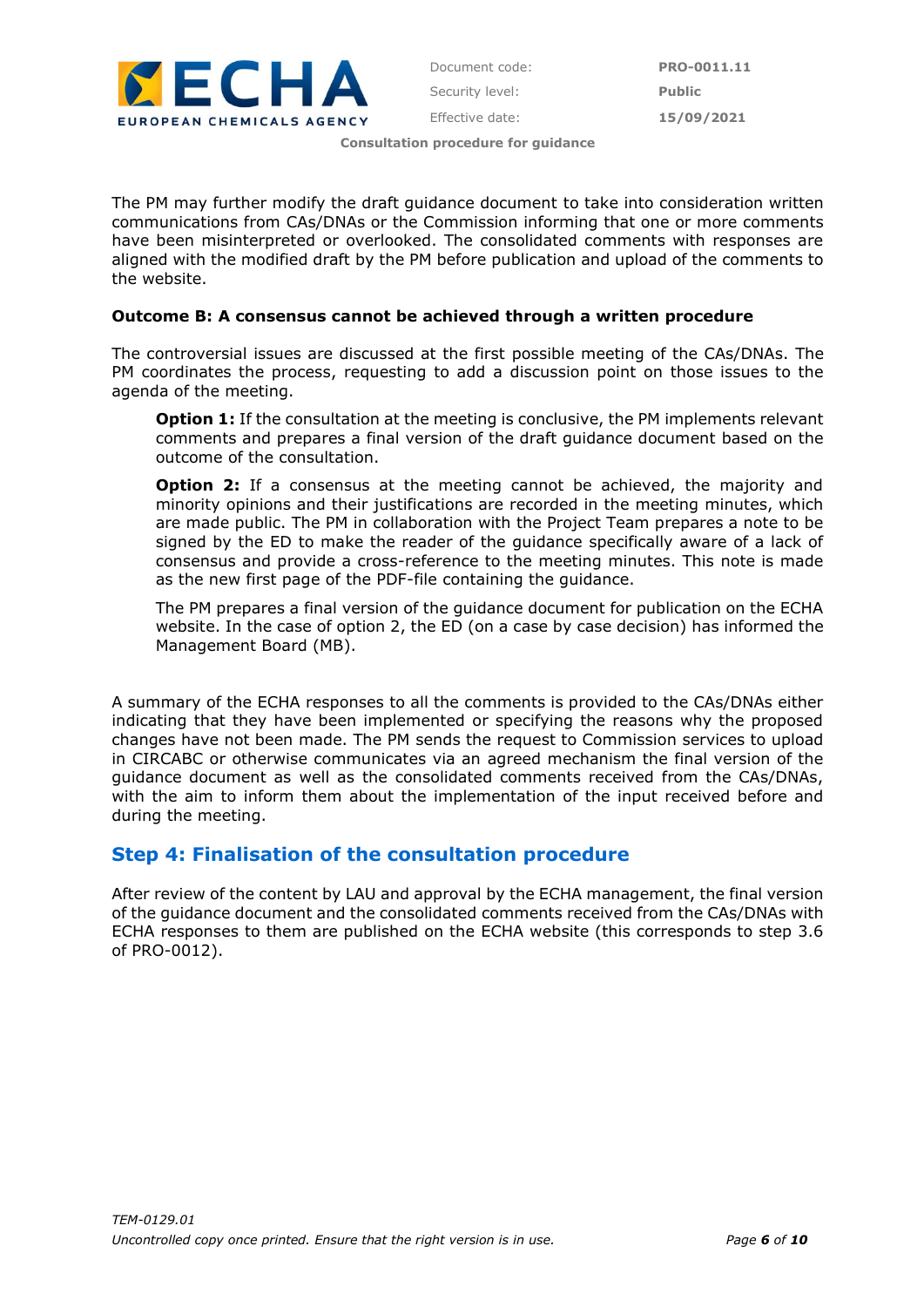

Document code: **PRO-0011.11** Security level: **Public** Effective date: **15/09/2021**

**Consultation procedure for guidance**

# **4. Flowchart**

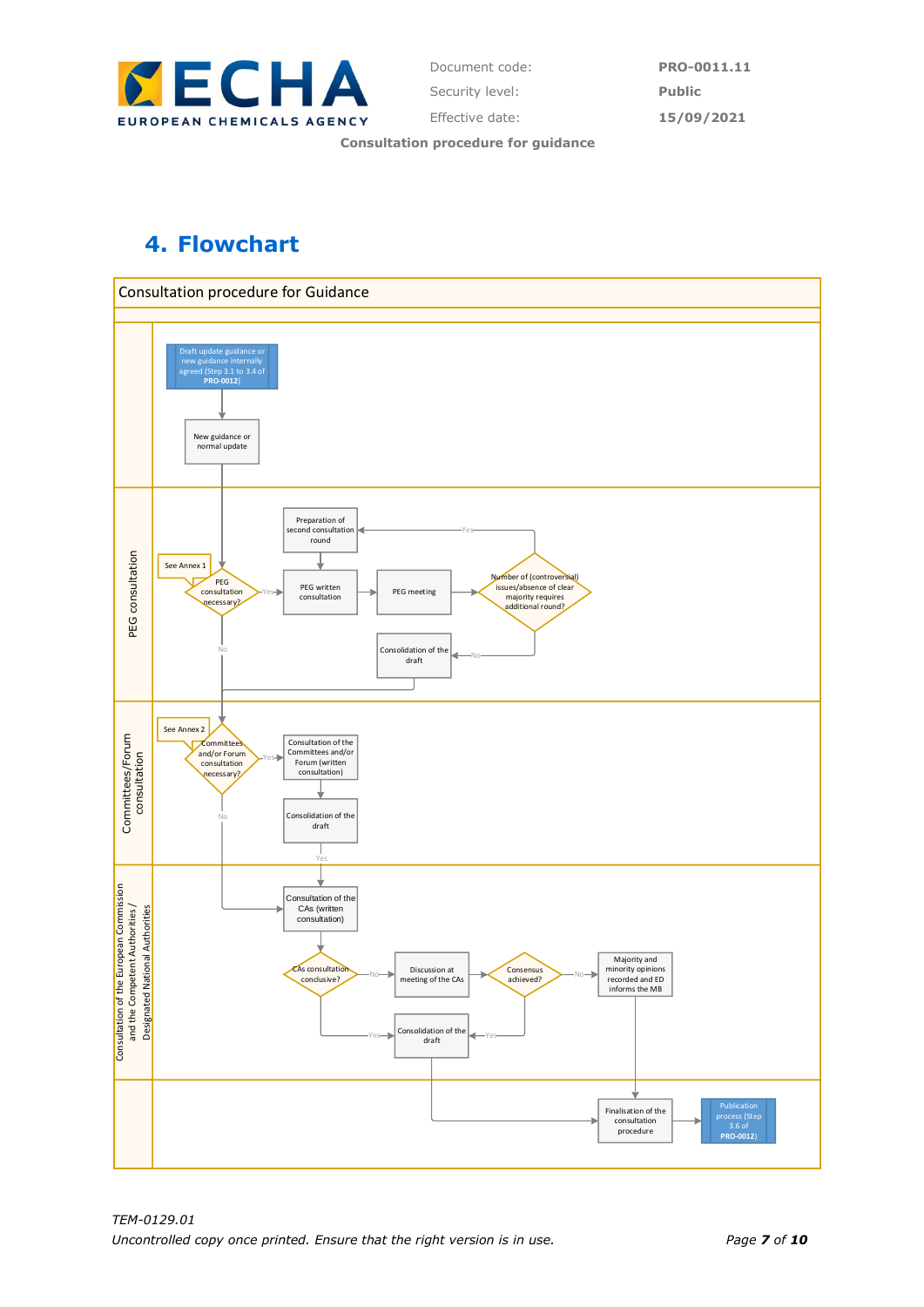

# **5. Definitions**

| <b>Term or abbreviation</b>      | <b>Definition</b>                                                                                                                                                                                                                                                                                                                                   |
|----------------------------------|-----------------------------------------------------------------------------------------------------------------------------------------------------------------------------------------------------------------------------------------------------------------------------------------------------------------------------------------------------|
| <b>ASO</b>                       | Accredited Stakeholder Organisation, organisations with a legitimate<br>interest in the work of ECHA who applied for the Accredited<br>Stakeholder role and are selected based on eligibility criteria adopted<br>by the Management Board                                                                                                           |
| CA                               | <b>Competent Authority</b>                                                                                                                                                                                                                                                                                                                          |
| <b>CIRCABC</b>                   | Communication<br>Information<br>Resource<br>Centre<br>for<br>and<br>Administrations, Businesses and Citizens                                                                                                                                                                                                                                        |
| <b>DNA</b>                       | Designated National Authorities                                                                                                                                                                                                                                                                                                                     |
| Guidance document                | Formal documents of a highly technical nature that require<br>interpretation of the underlying regulation(s) and a common<br>understanding on how to fulfil the obligation that they place on<br>industry and authorities. Therefore, these documents when<br>developed or updated will be the subject of consultation as described<br>in this PRO. |
| <b>ECHA</b> partners             | "institutional interested<br>Combination of<br>both<br>parties"<br>and<br>"stakeholders".                                                                                                                                                                                                                                                           |
| ED                               | <b>Executive Director</b>                                                                                                                                                                                                                                                                                                                           |
| Institutional interested parties | Member State Competent Authorities, the European Commission as<br>well as third country representatives                                                                                                                                                                                                                                             |
| Forum                            | Forum for Exchange of Information on Enforcement                                                                                                                                                                                                                                                                                                    |
| HoU                              | Head of Unit                                                                                                                                                                                                                                                                                                                                        |
| LAU                              | Legal Affairs Unit                                                                                                                                                                                                                                                                                                                                  |
| МB                               | Management Board                                                                                                                                                                                                                                                                                                                                    |
| Normal update                    | See PRO-0012 "Provision of new guidance and guidance update"                                                                                                                                                                                                                                                                                        |
| PM                               | Project manager                                                                                                                                                                                                                                                                                                                                     |
| <b>PEG</b>                       | Partner Expert Group                                                                                                                                                                                                                                                                                                                                |
| <b>PRO</b>                       | Procedure                                                                                                                                                                                                                                                                                                                                           |
| Stakeholders                     | Non-institutional interested partners (industry,<br>unions,<br>trade<br>environmental and consumer NGOs, academia, etc.)                                                                                                                                                                                                                            |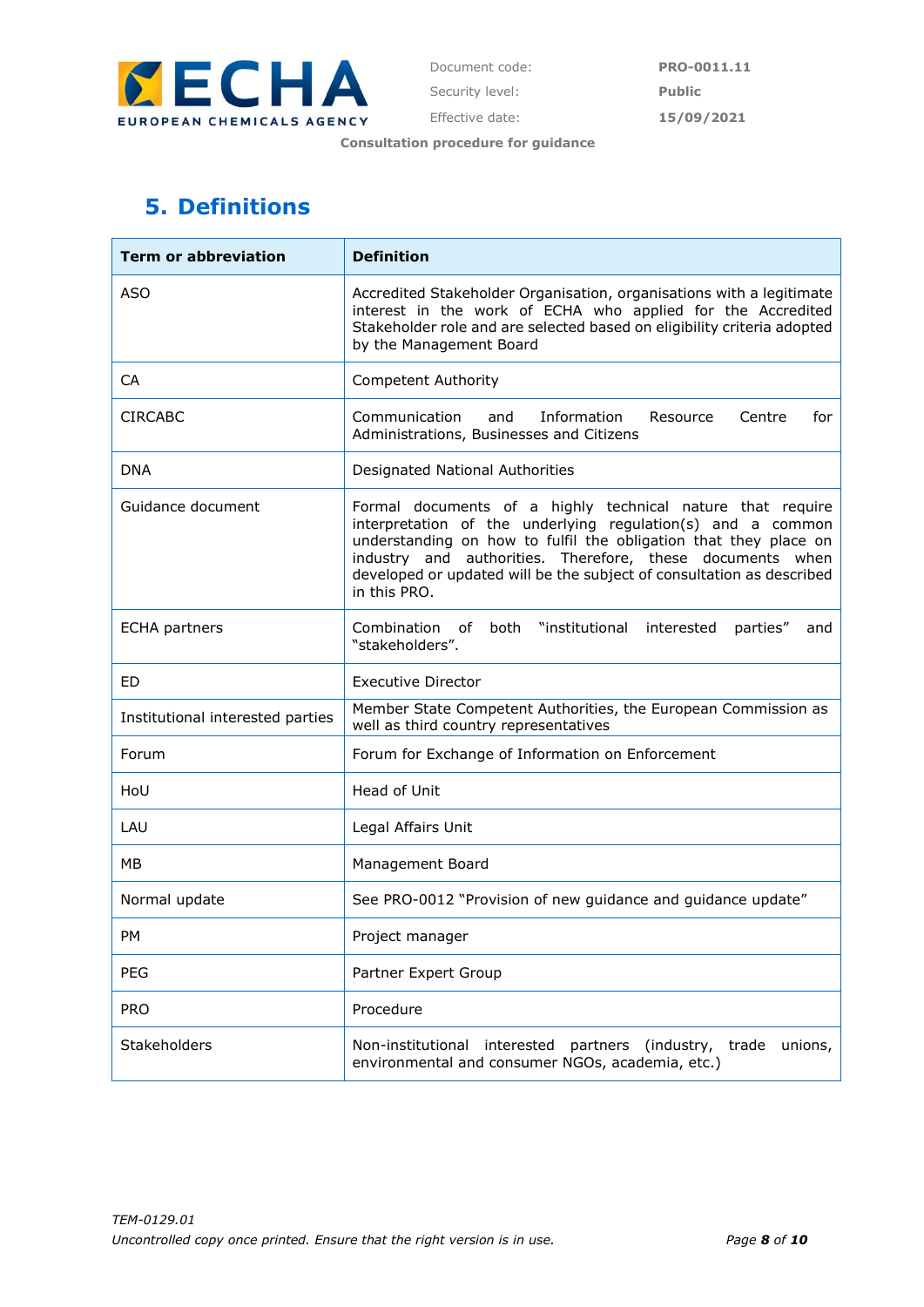

# **6. Records**

| <b>Record name</b>                                                                                                | <b>Security level</b> | Comments |
|-------------------------------------------------------------------------------------------------------------------|-----------------------|----------|
| Invitation to nominate experts to the<br><b>PEG</b>                                                               | Public                |          |
| Expert nomination                                                                                                 | Internal              |          |
| PEG establishment                                                                                                 | Internal              |          |
| Final draft update/new guidance<br>internally agreed and for PEG written<br>procedure                             | Public                |          |
| Comments on draft guidance document                                                                               | Internal              |          |
| PEG meeting minutes                                                                                               | Public                |          |
| Summary spreadsheet with PEG<br>comments with ECHA's responses                                                    | Public                |          |
| Information about a second PEG<br>consultation round and a possible PEG<br>meeting when consensus is not achieved | Internal              |          |
| Draft update/new guidance to<br>Committees/Forum for written<br>procedure                                         | Public                |          |
| Committees/ Forum comments                                                                                        | Internal              |          |
| Consolidated draft update/new guidance<br>after Committees/Forum consultation                                     | Public                |          |
| Summary spreadsheet with<br>Committees/Forum comments with<br>ECHA's responses                                    | Public                |          |
| Draft update/new guidance to CAs/DNAs<br>for written procedure                                                    | Public                |          |
| CAs'/DNA's comments                                                                                               | Internal              |          |
| Note to the reader by ED                                                                                          | Public                |          |
| Consolidated final update/new guidance<br>after CAs/DNAs consultation                                             | Public                |          |
| Summary spreadsheet with CAs'/DNAs'<br>comments with ECHA's replies                                               | Public                |          |